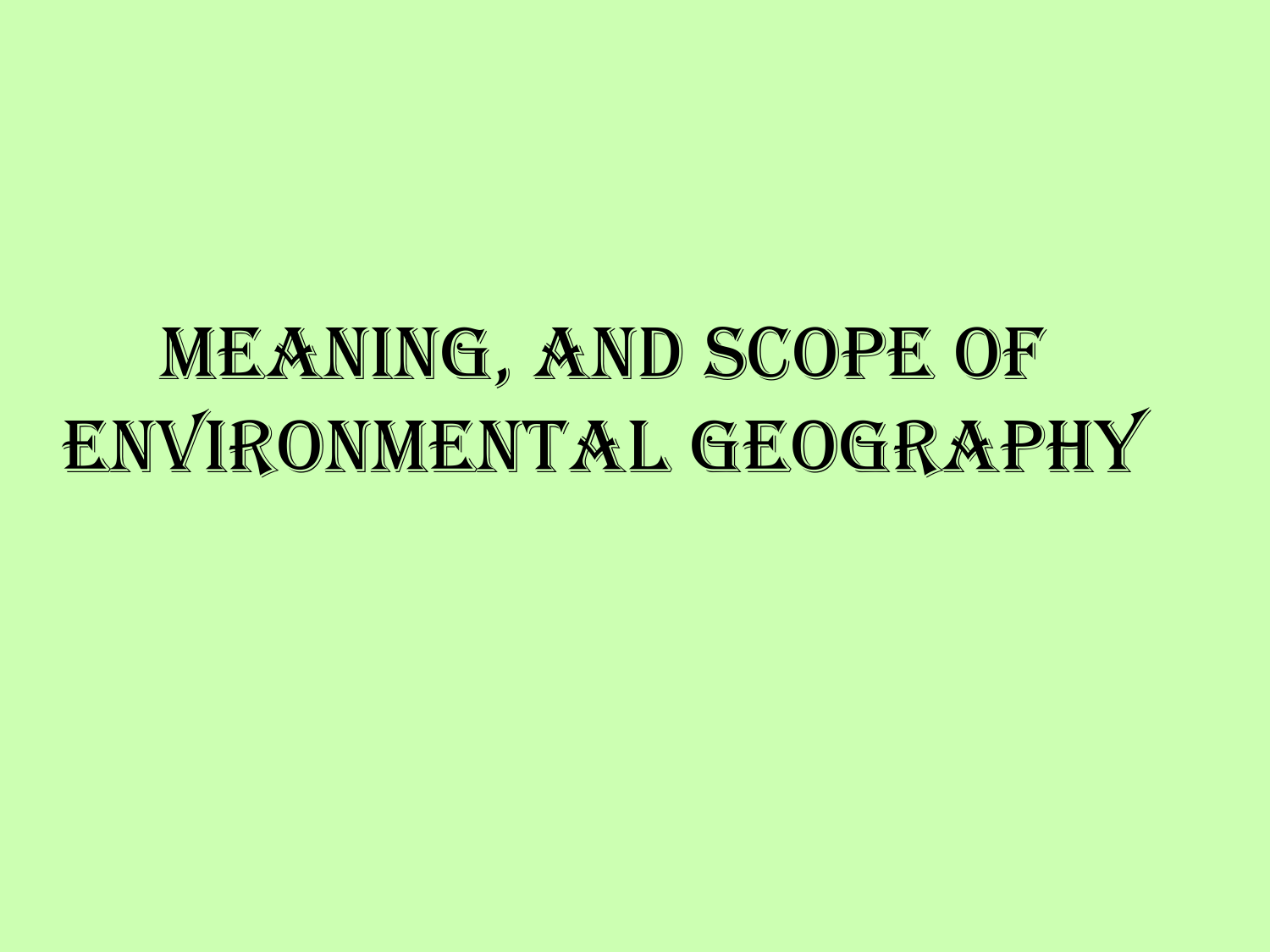## **Meaning of Environment**

- **The term environment has been**
	- **derived from a French word "Environ"**
	- **means to surround.**
- **It refers to both abiotic (physical or non-living) and biotic (living)**
	- **environment.**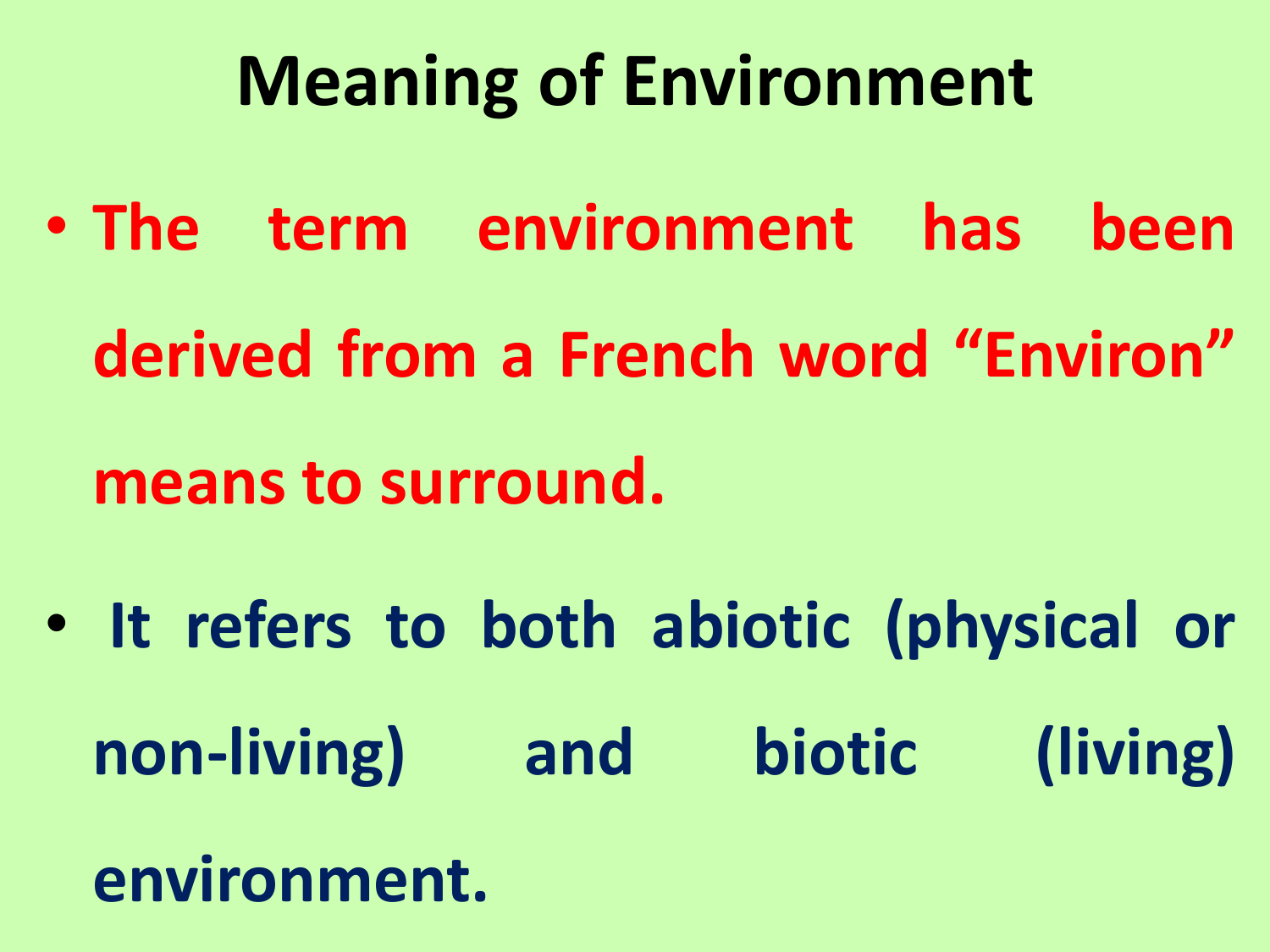- **Environment regulates the life of the organisms including human beings. Human beings interact with the environment more vigorously than other living beings.**
- **Ordinarily environment refers to the materials and forces that surrounds the living organism.**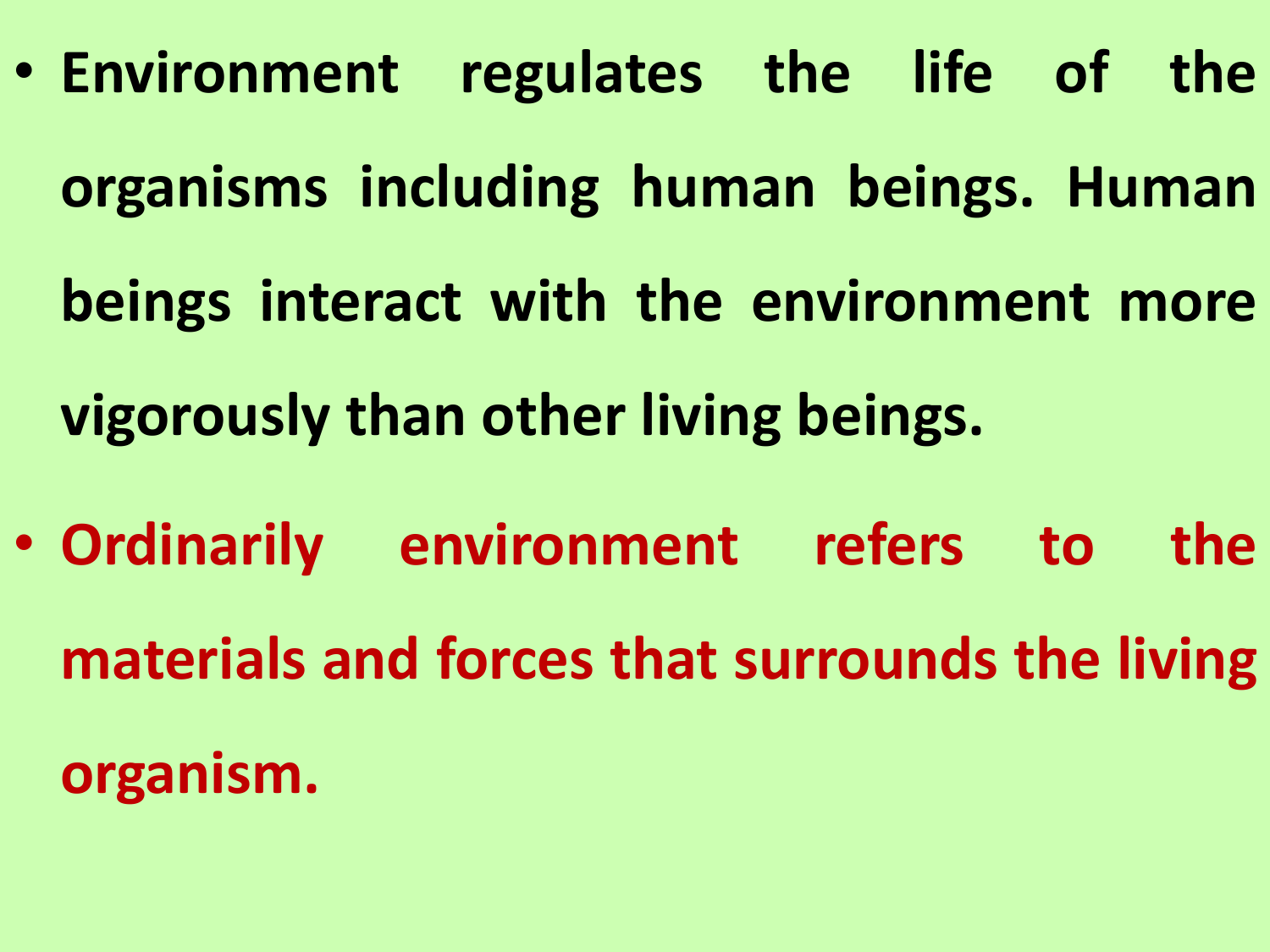### **Definition of Environment**

**According to P. Gisbert "Environment is anything**

**immediately surrounding an object and exerting a**

**direct influence on it. "**

**According to E. J. Ross "Environment is an external force which influences us. "**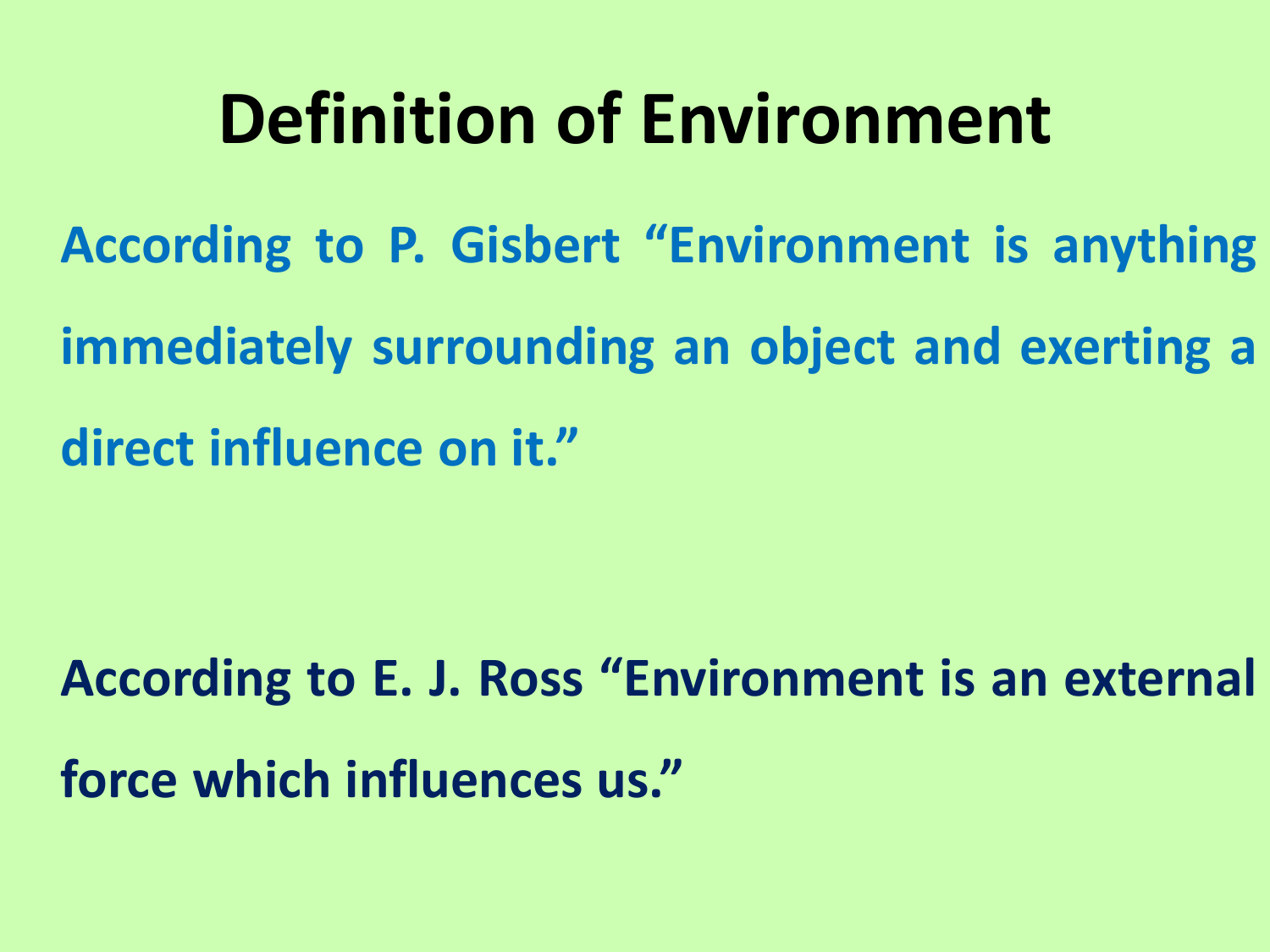**Thus, environment refers to anything that is immediately surrounding an object and exerting a direct influence on it.**

**The environment by which man is surrounded and affected by factors - may be natural, artificial, social, biological and psychological.**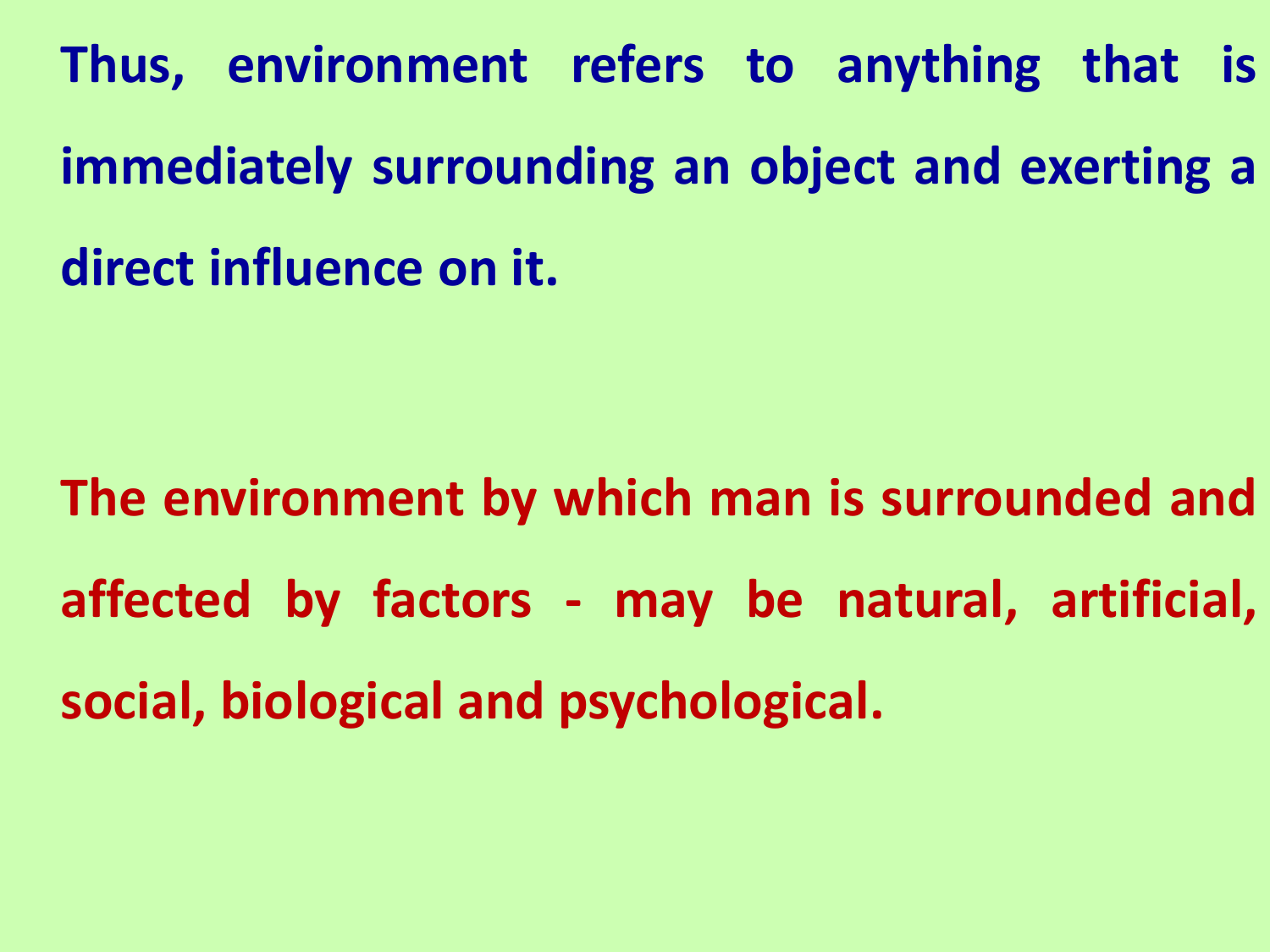## **Environmental Geography**

• **Environmental geography is the study of systematic description of different components of environment and interactions of man with these components.**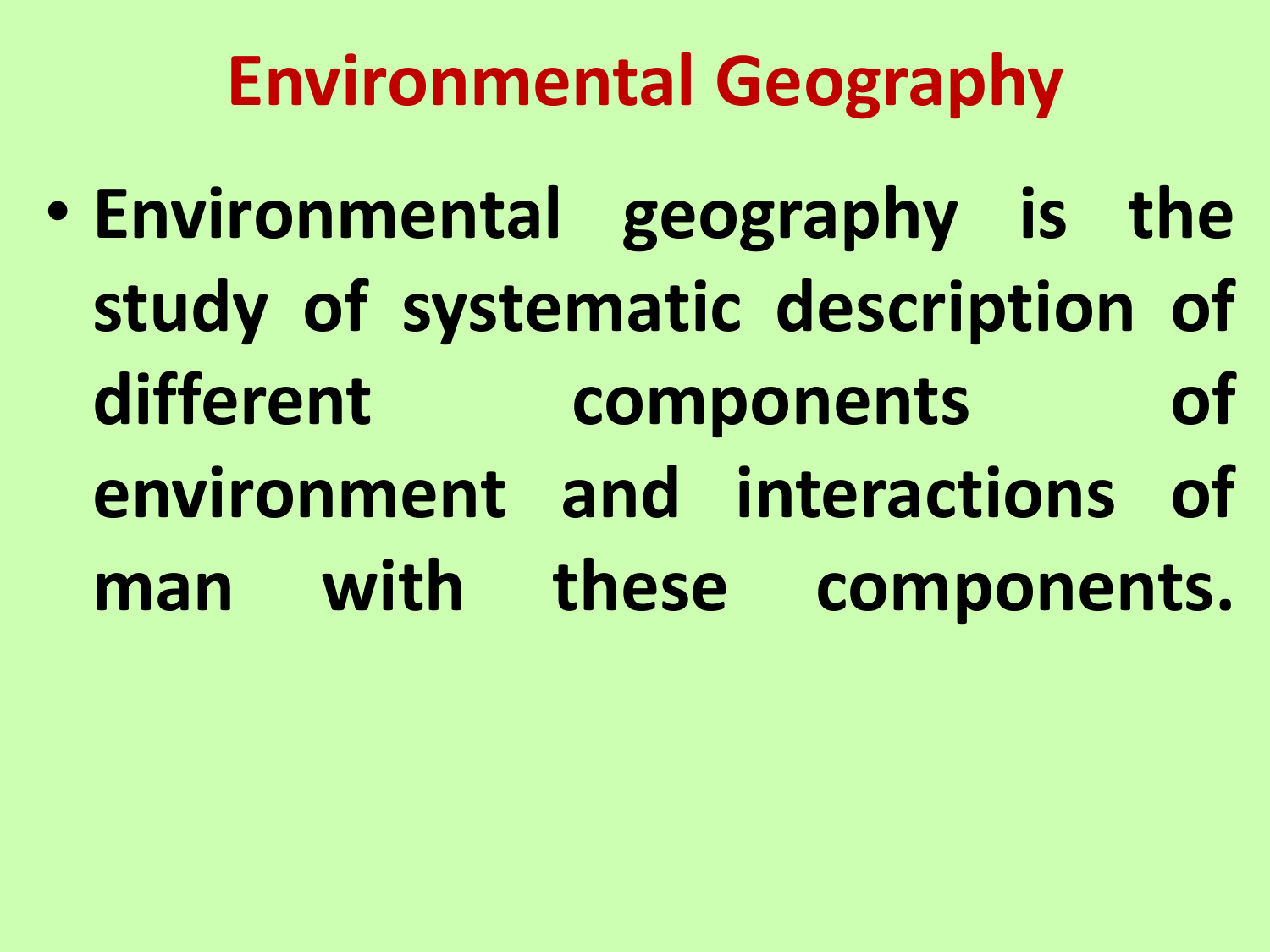Integrated **geography** (also referred to as **integrative geography**, **environmental geography** or **human–environment geography)** is the branch of **geography** that describes and explains the spatial aspects of interactions between human individuals or societies and their **natural environment.**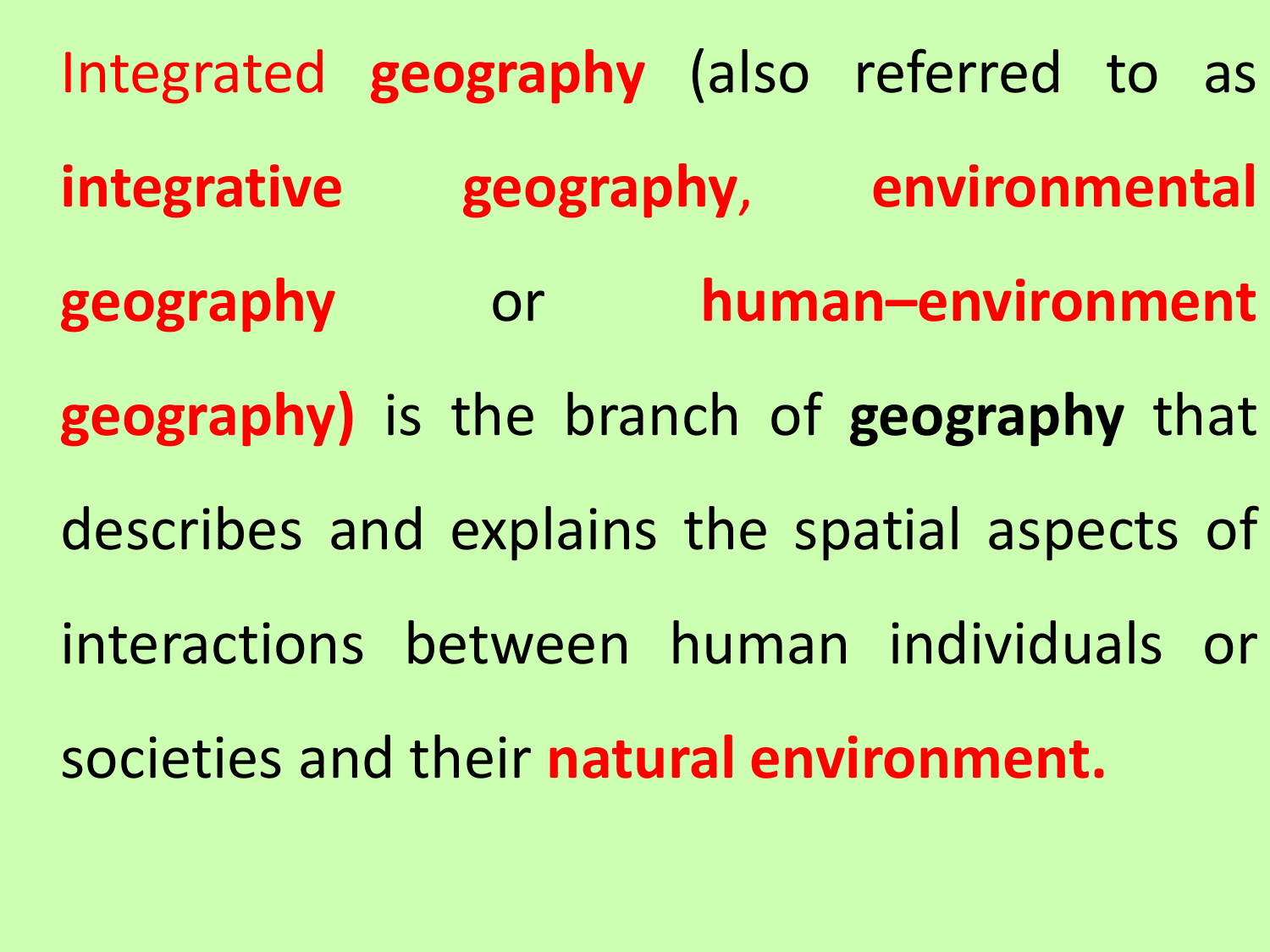#### **Definition of Environmental Geography**

*"Environmental geography is the study of characteristic features of various components of the Environment, the interactions between and among the components in a geo-ecosystem in terms of ecosystem of varying spatial and temporal scales. "*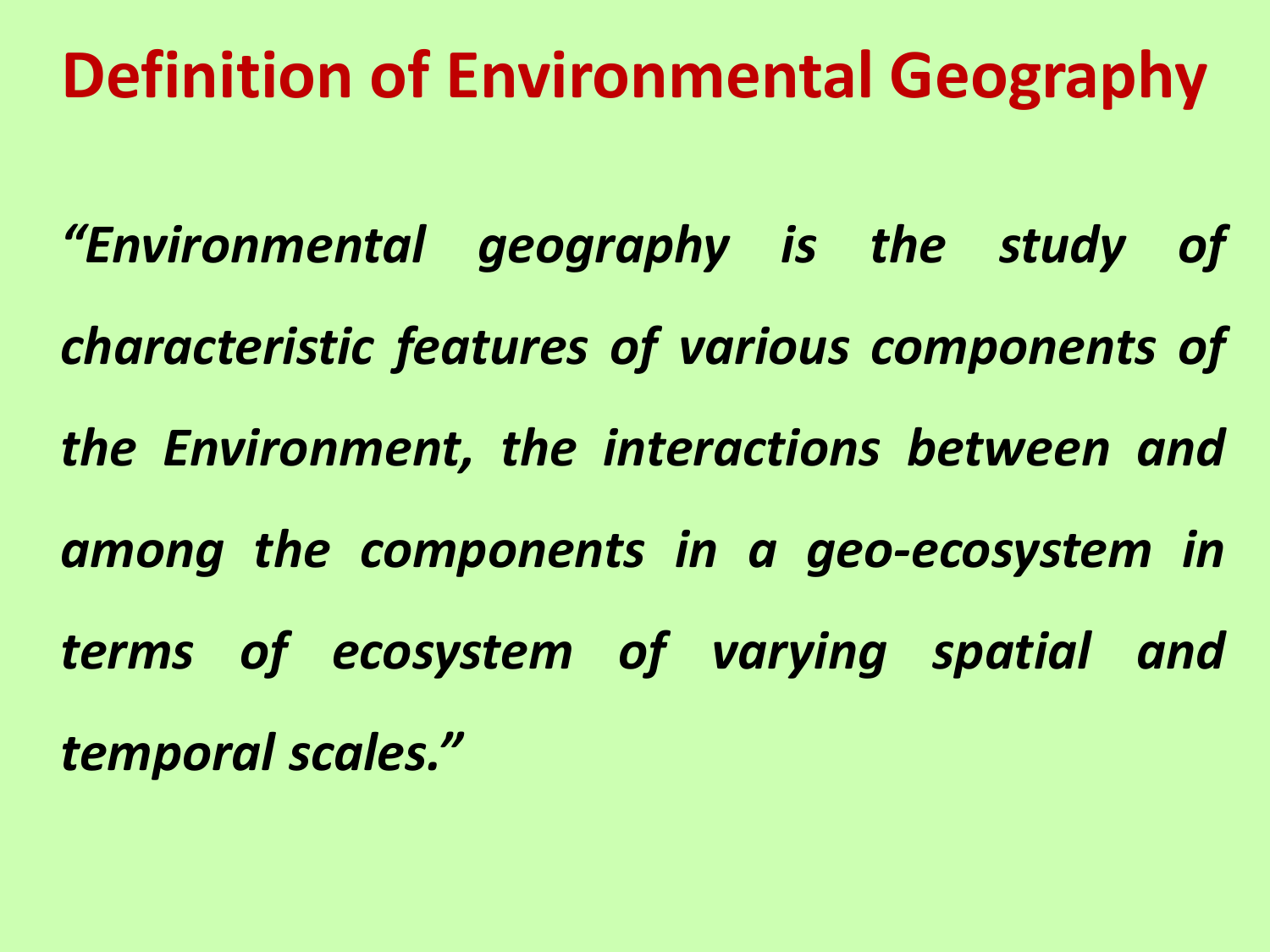*Savindra Singh defined* **Environmental Geography in 1989 as follows :** *"Thus broadly speaking, environmental geography may be defined as the study of spatial attributes of interrelationships between living organisms and natural environment in general and between technologically advanced 'economic man' and his natural environment in particular in temporal and spatial framework. "*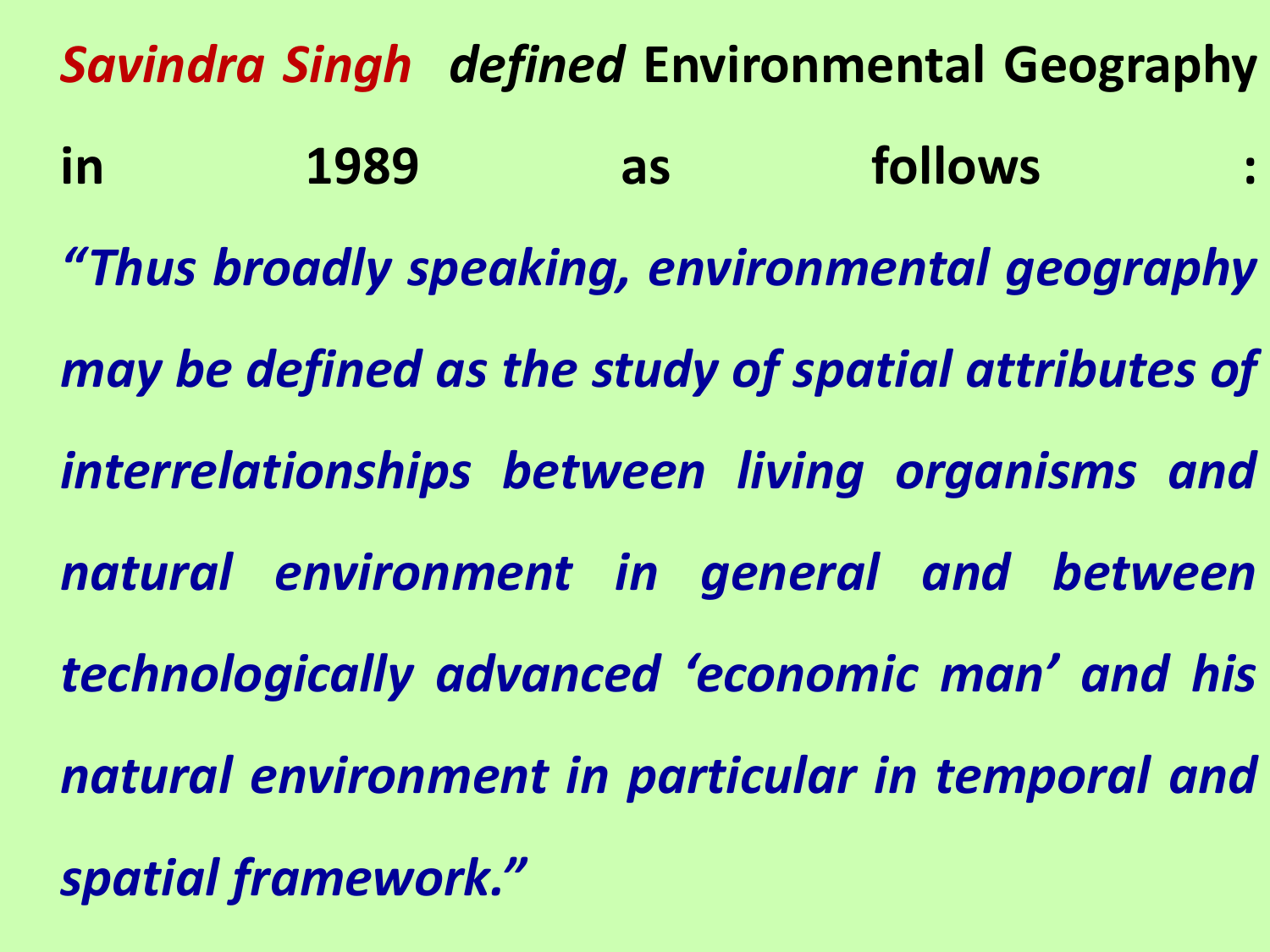**The scope of environmental geography may be grouped into 9 major subfields.**

- **1. Geo-ecosystem or simply ecosystem as study unit.**
- **2. The functioning of ecosystem including circulation of energy and matter and ecosystem productivity**
- **3. Temporal changes in ecosystem**
- **4. Spatial ecological changes**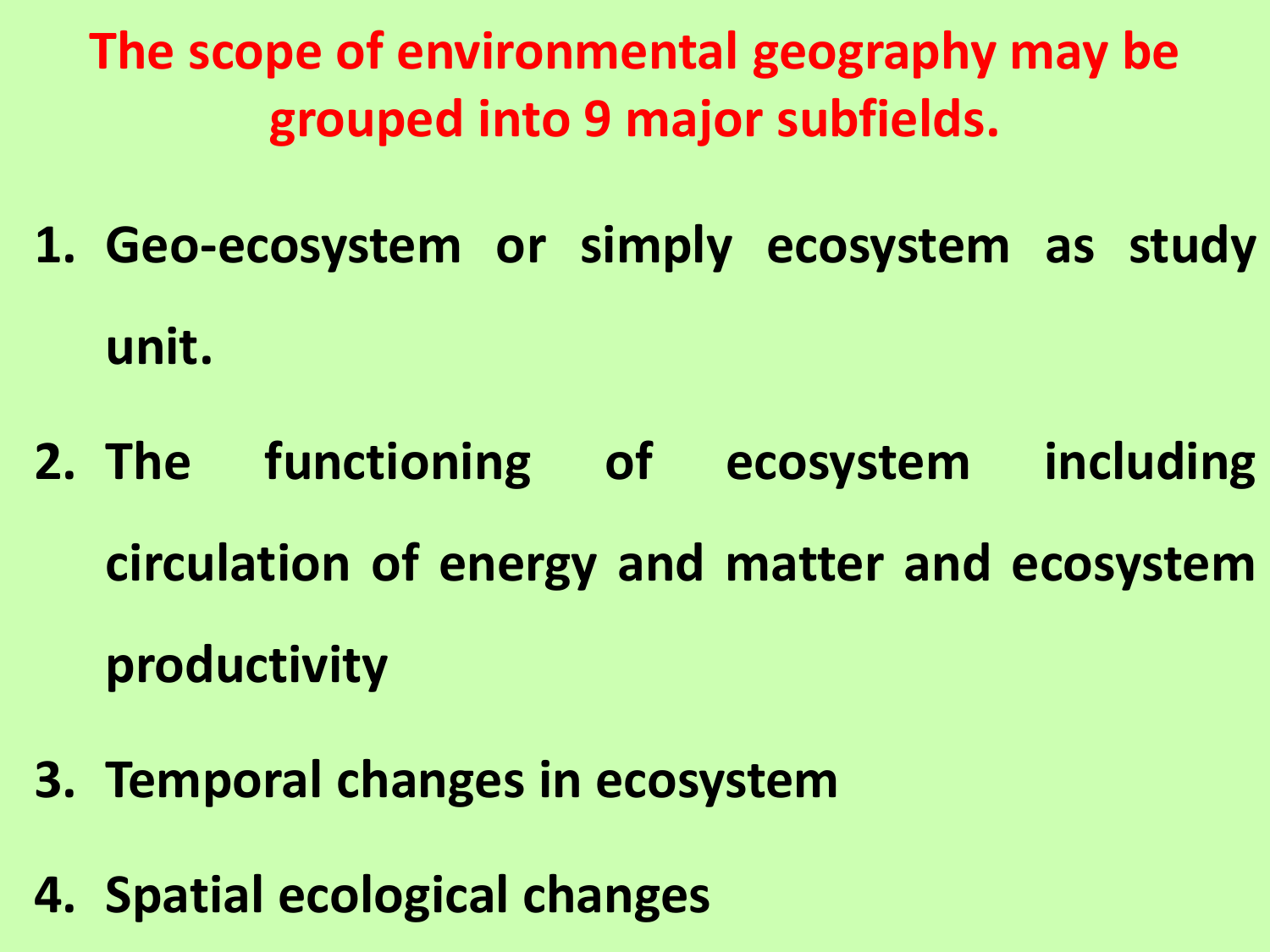- **5. Global environmental problems**
- **6. Environmental hazards disasters**
- **7. Man and environmental processes**
- **8. Environmental degradation and pollution**
- **9. Environmental management.**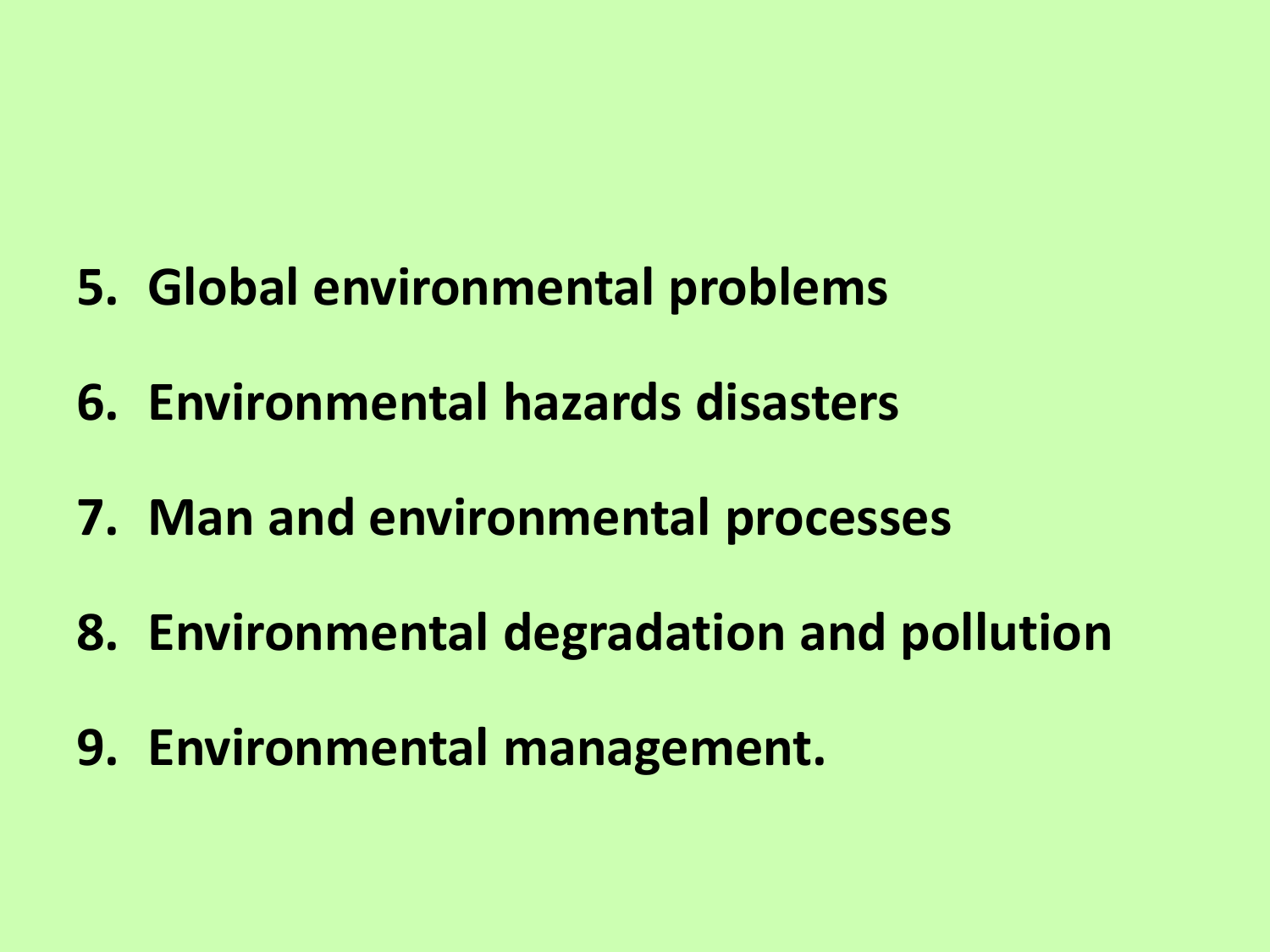

Fig. 1.1 : Scope of Environmental Geography.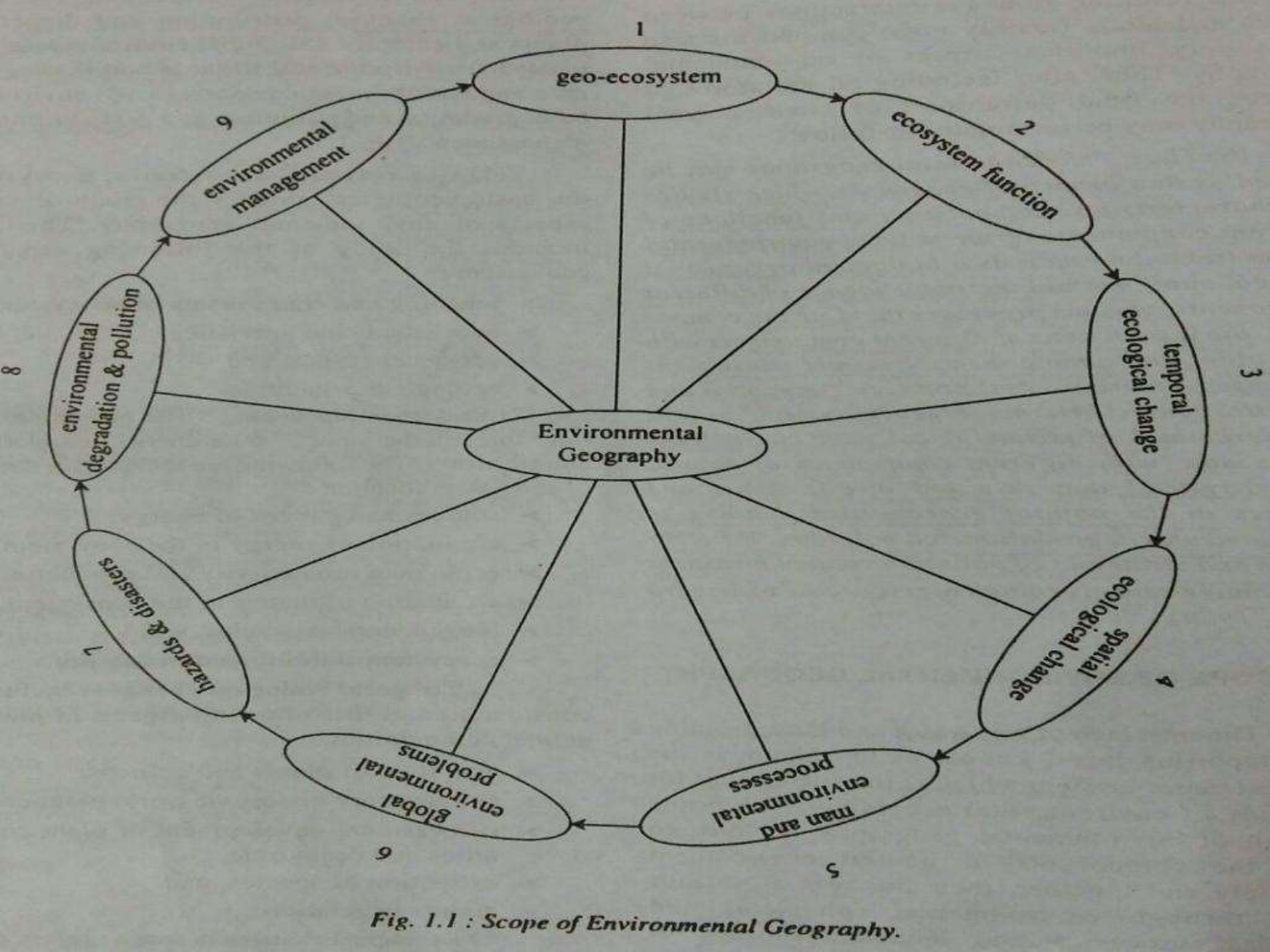### **SCOPE & IMPORTANCE**

• **Environment geography is multi-disciplinary**

**in nature.**

- **It is related to other disciplines like- life science, physical science, ecology, economics, biology, chemistry, public**
	- **administration etc.**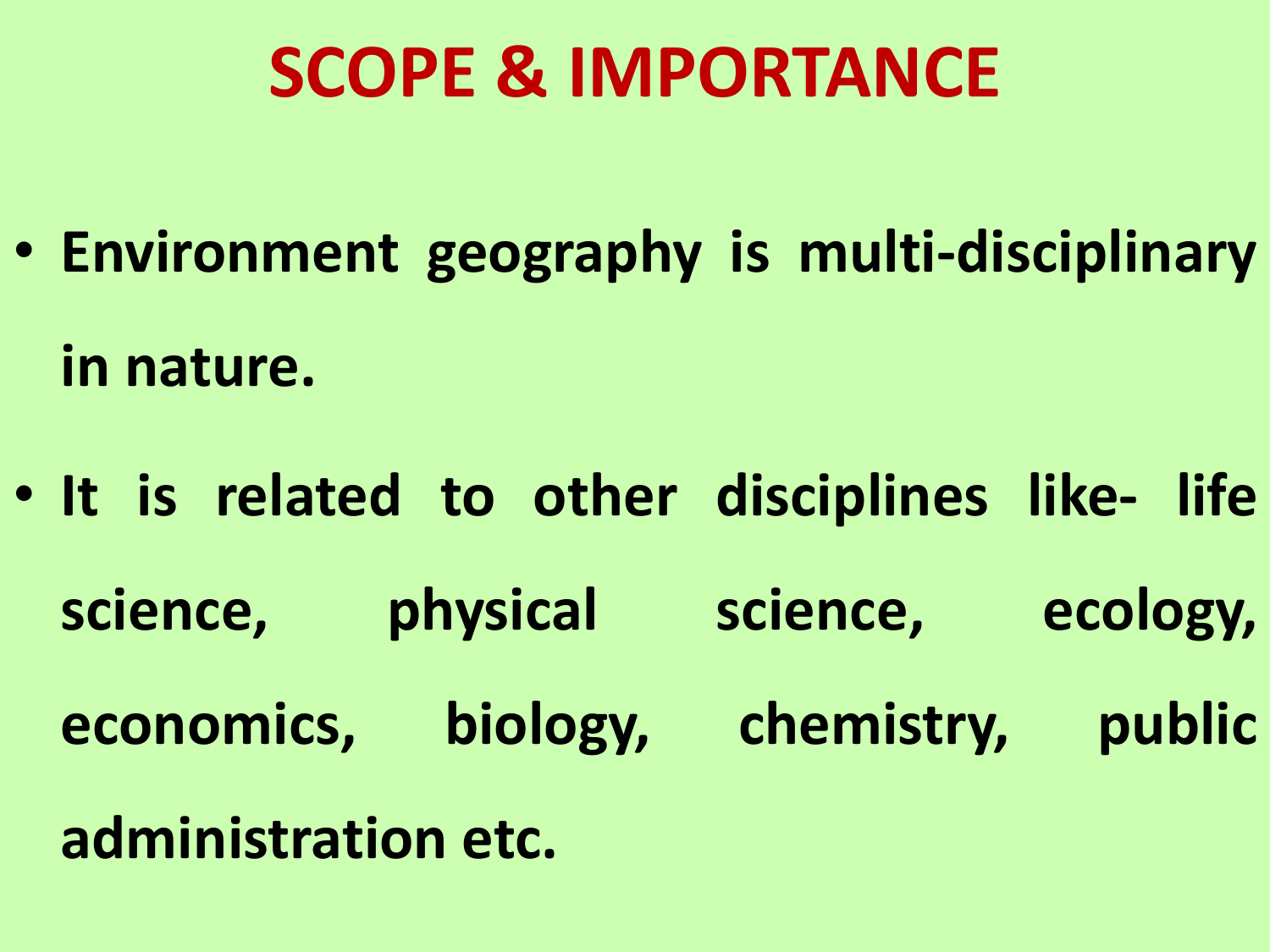**It's concerned with the spatial attributes of all the phenomena related to the environment.**

**Studies the various biomes and human influences.**

**Deals with the pattern of biodiversity at the global, national and local level.**

**Studies the spatial pattern of physical and anthropogenic degradation of environment.**